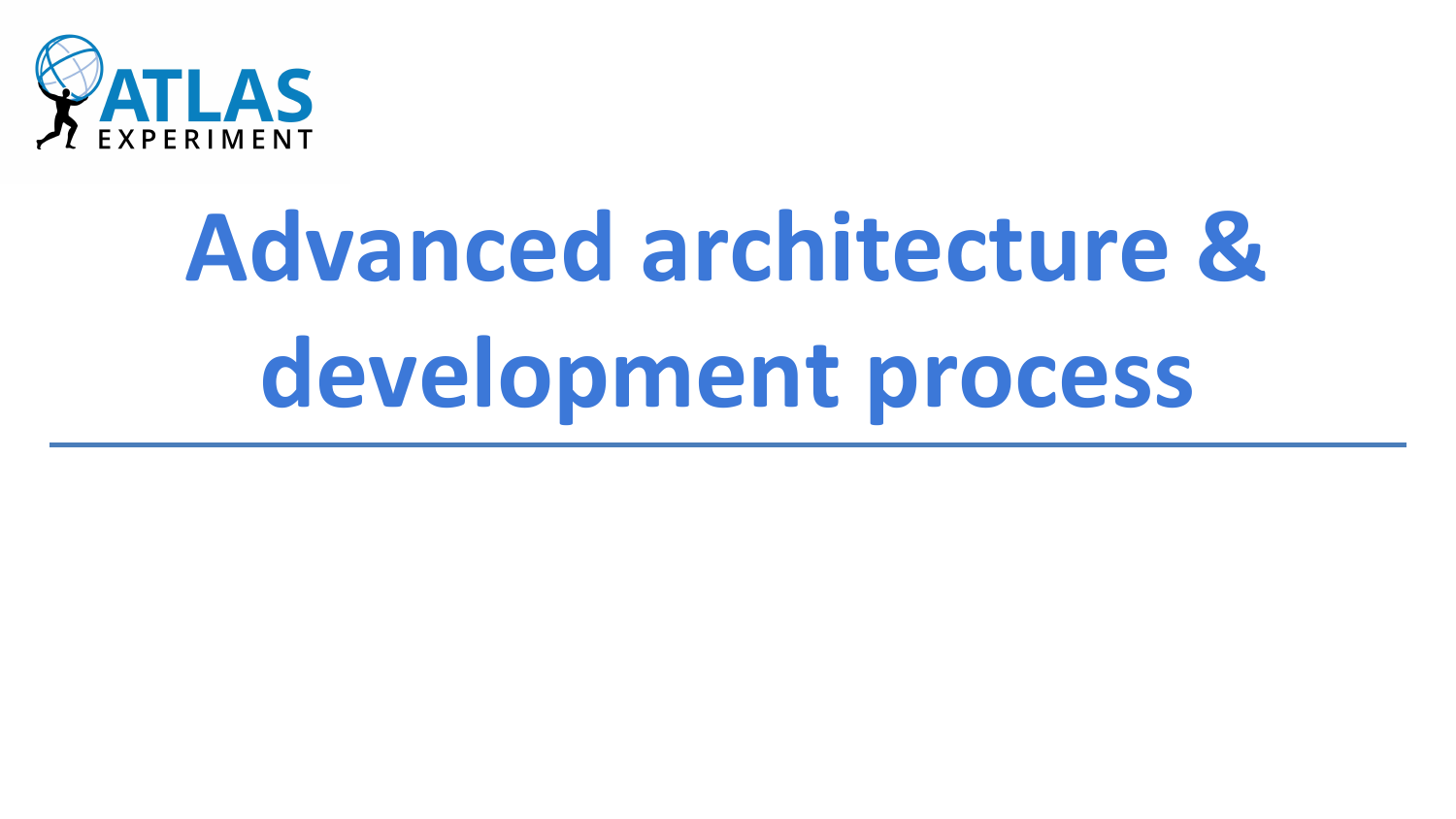#### **Release cycle**

- **●** Types of releases
	- **○** Feature releases 1.XX.00: Major features, database schema changes
	- **○** Patch releases 1.15.XX: Bugfixes and small features
	- **○** Hotfix releases 1.15.03.post1: To quickly address a specific issue with a release
	- **○** (Pre releases 1.15.0.pre1: Pre releases for feature releases)
- **●** Three different packages: rucio (core), clients, webui
- **●** New patch release for all 3 packages every 2 weeks
- Feature releases 4-5 times per year (Usually coincide with LHC technical stops)
- **●** Additional clients and webui releases if needed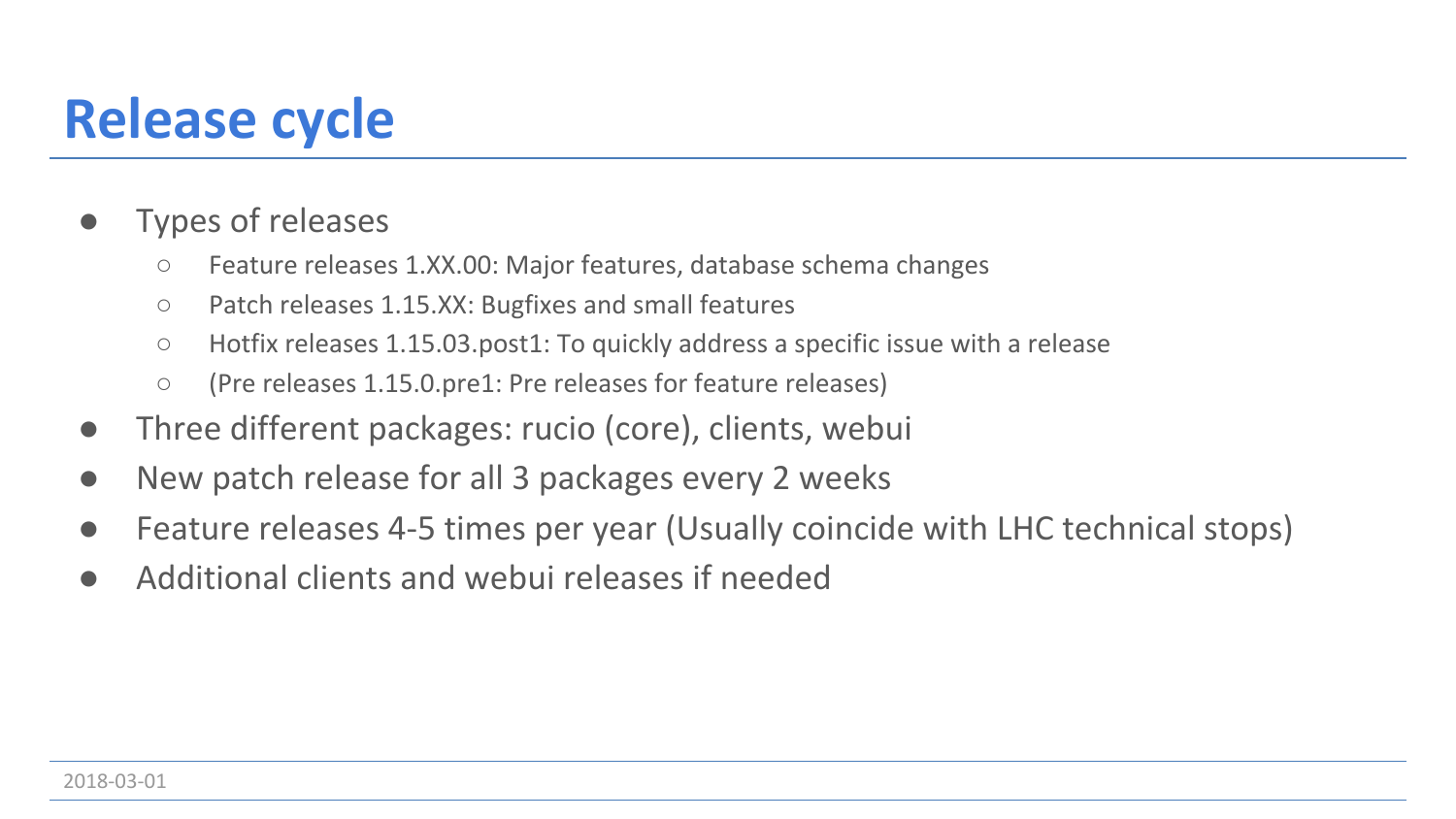#### **Feature releases 2018**

- **●** Feature releases for 2018
	- **○** February 2018 1.15.0 "Daredonkey"
	- April 2018 **1.16.0** "Doctor Donkey" ·
	- June 2018 TS1 1.17.0 "Donkey Surfer"
	- **○** September 2018 TS2 1.18.0 "Invisible Donkey"
	- **○** November 2018 TS3 1.19.0 "Fantastic Donkey"
- **●** 2017
	- **○** 5 feature releases
	- **○** 25 patch releases



2018-03-01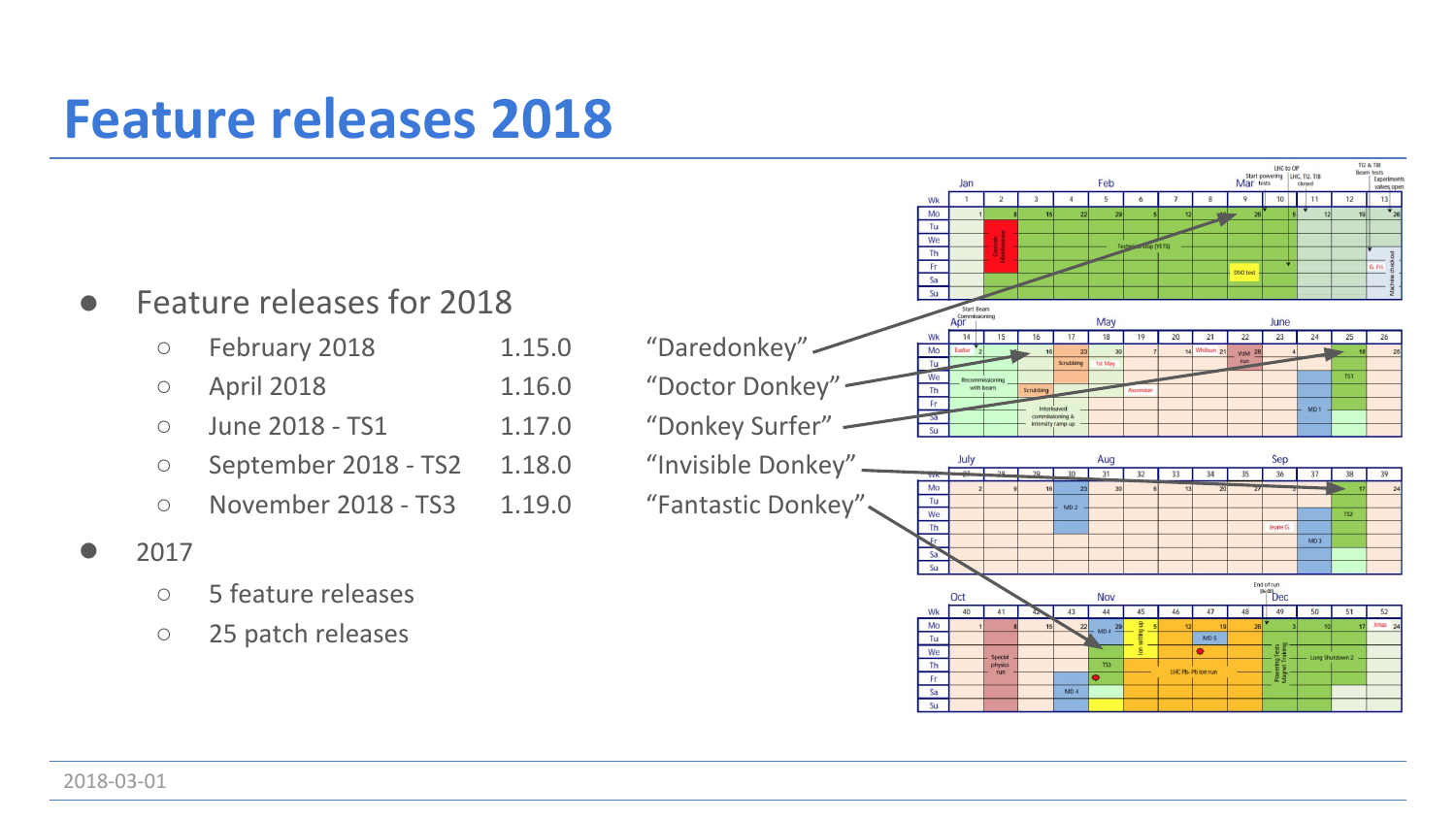# **How to contribute 1/3**

- **●** Join our [slack](http://rucio.slack.com) channel to interact with the other developers
- **●** Fork the repository on [GitHub](https://www.github.com/rucio/rucio)
	- **○** Read / Write issues
	- **○** Review / Comment Pull Requests
	- **○** Submit Pull Requests
- **●** Read the documentation on [readthedocs](http://rucio.readthedocs.io/)
- **•** Download the packages from **PyPi**
- **●** Download docker images on [docker hub](https://hub.docker.com/r/rucio/)
	- **○** Server, daemon, UI, clients, dev
	- **○** Pushed automatically on new release



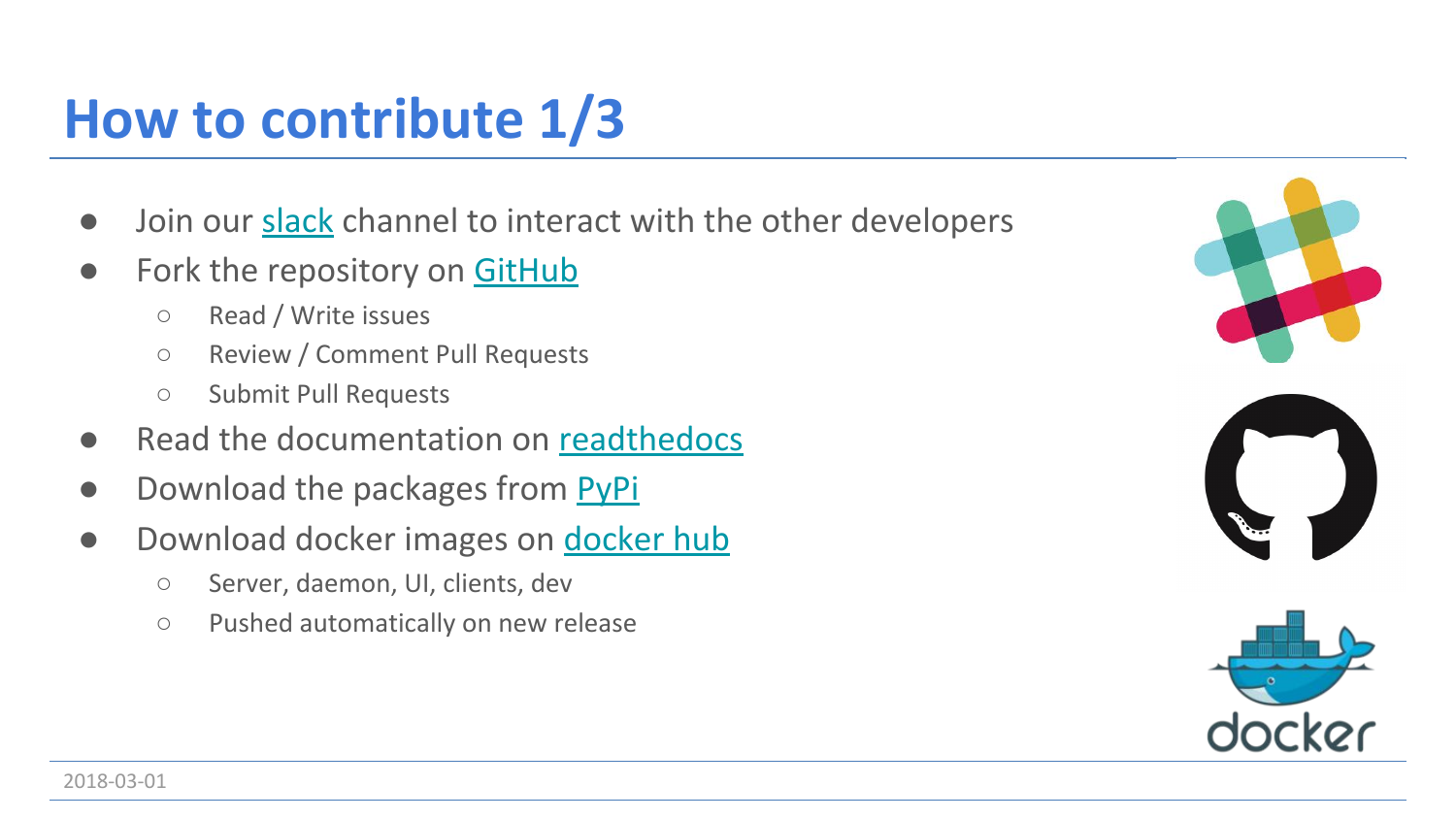# **How to contribute 2/3**

- Described in detail in the **[CONTRIBUTING](https://github.com/rucio/rucio/blob/master/CONTRIBUTING.rst)** guide
- **●** If you have identified a contribution, open an issue and describe it
- Two development branches
	- **○** master → Holds the development for the next patch release
	- **○** next → Holds the development for the next feature release;
- **●** Depending if the contribution is a feature or patch:
	- **○** Feature → Pull request is opened against the next branch
	- **○** Patch → Since this is a bugfix it needs to be opened against both the next and master branch



2018-03-01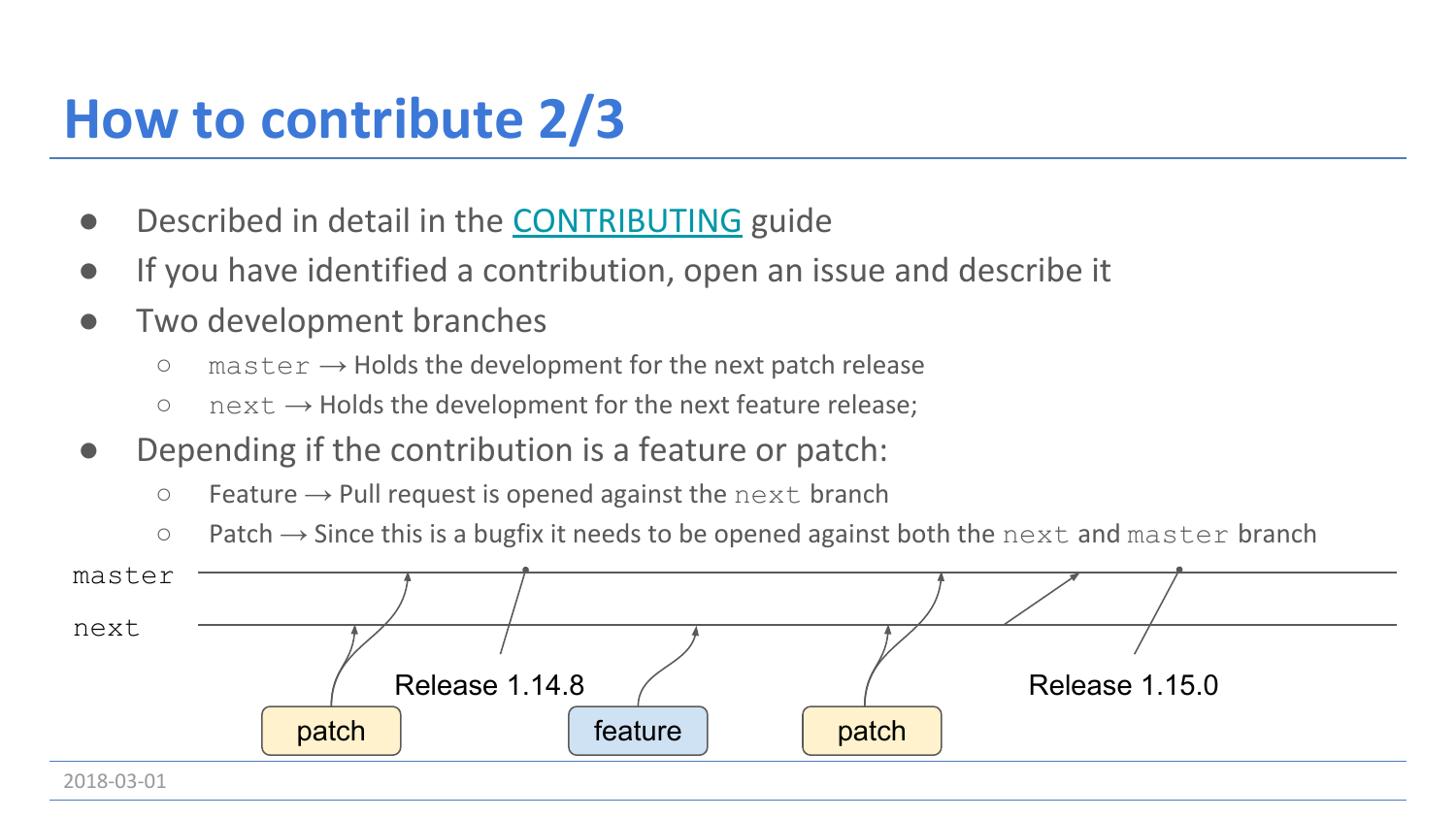## **How to contribute 3/3**

- Create unit tests for your code  $\bullet$
- **●** Document your code
- **●** Run flake8 and pylint to sanitize your code
- **Automatic Pull Request testing on [Travis](https://travis-ci.org/)** 
	- **○** Every Pull Request tested against [Oracle](http://www.oracle.com/technetwork/database/database-technologies/express-edition/overview/index.html), [MySQL](https://www.mysql.com/) and [PostgreSQL](https://www.postgresql.org/)
	- **○** Every Pull Request requires a positive test result from travis (400+ unit tests)
- **●** Human review of all Pull Requests
	- **○** Everyone is welcome to make comments
	- **○** Approve / Request changes by the core development team
	- **○** Merging done centrally

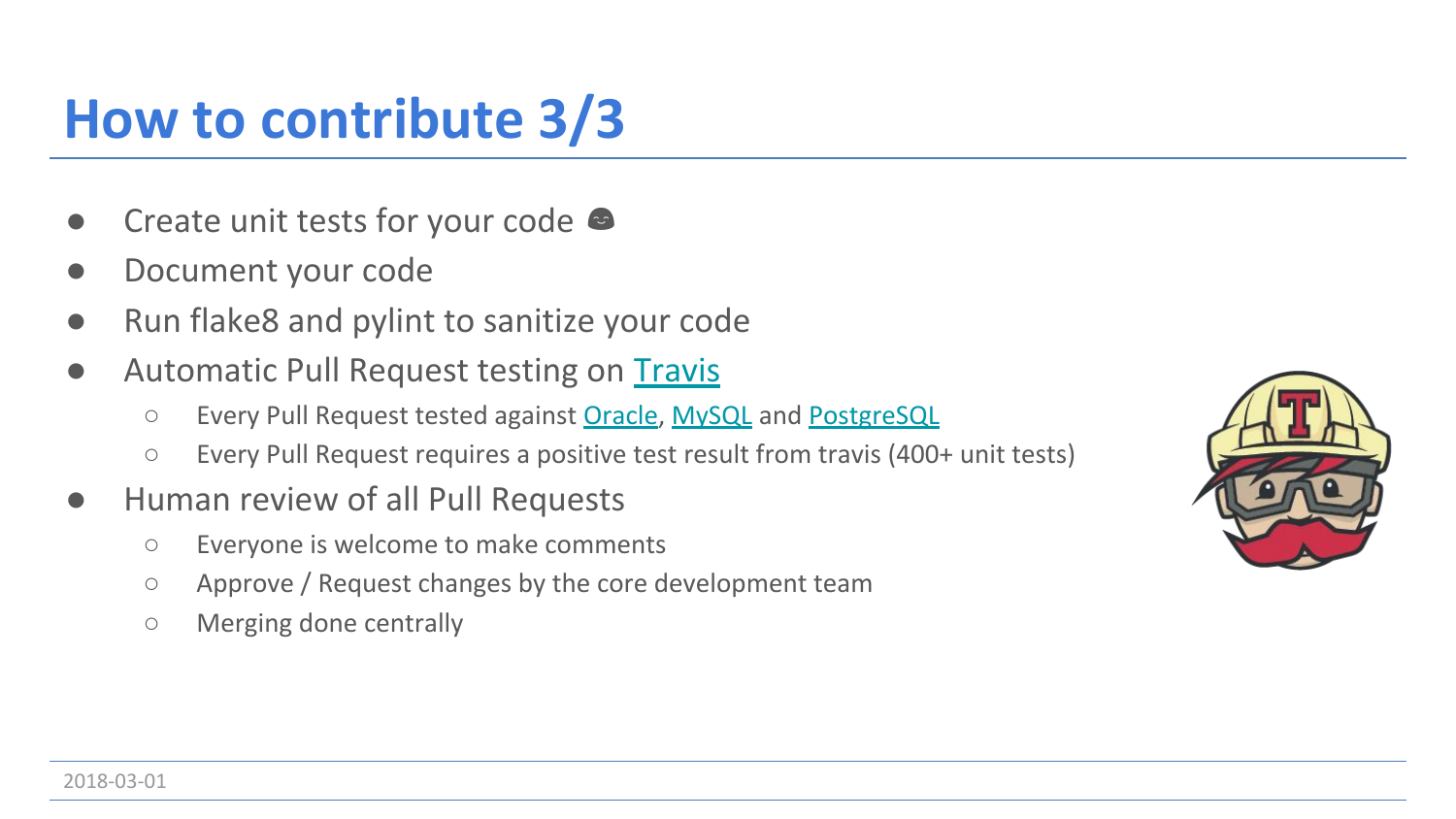#### **Architecture**

- **●** Clients (Command Line, Python)
- **●** Server
	- **○** RESTful APIs based on WSGI containers, HTTPs
	- **○** Token-based authentication
- **●** Daemons
	- **○** Asynchronous orchestration of all system tasks
	- **○** Transfers, Rules, Deletion, Dataset deletion, Messages Rebalancing, Pre-Placement, Consistency, Recovery, …
	- **○** Lightweight, thread-safe, horizontally scalable
- **●** Database
	- **○** Object Relational Mapper (ORM) → Oracle, PostgreSQL, MySQL, MariaDB, sqlite
- **●** Middleware
	- **○** Storage protocols, FTS3

2018-03-01

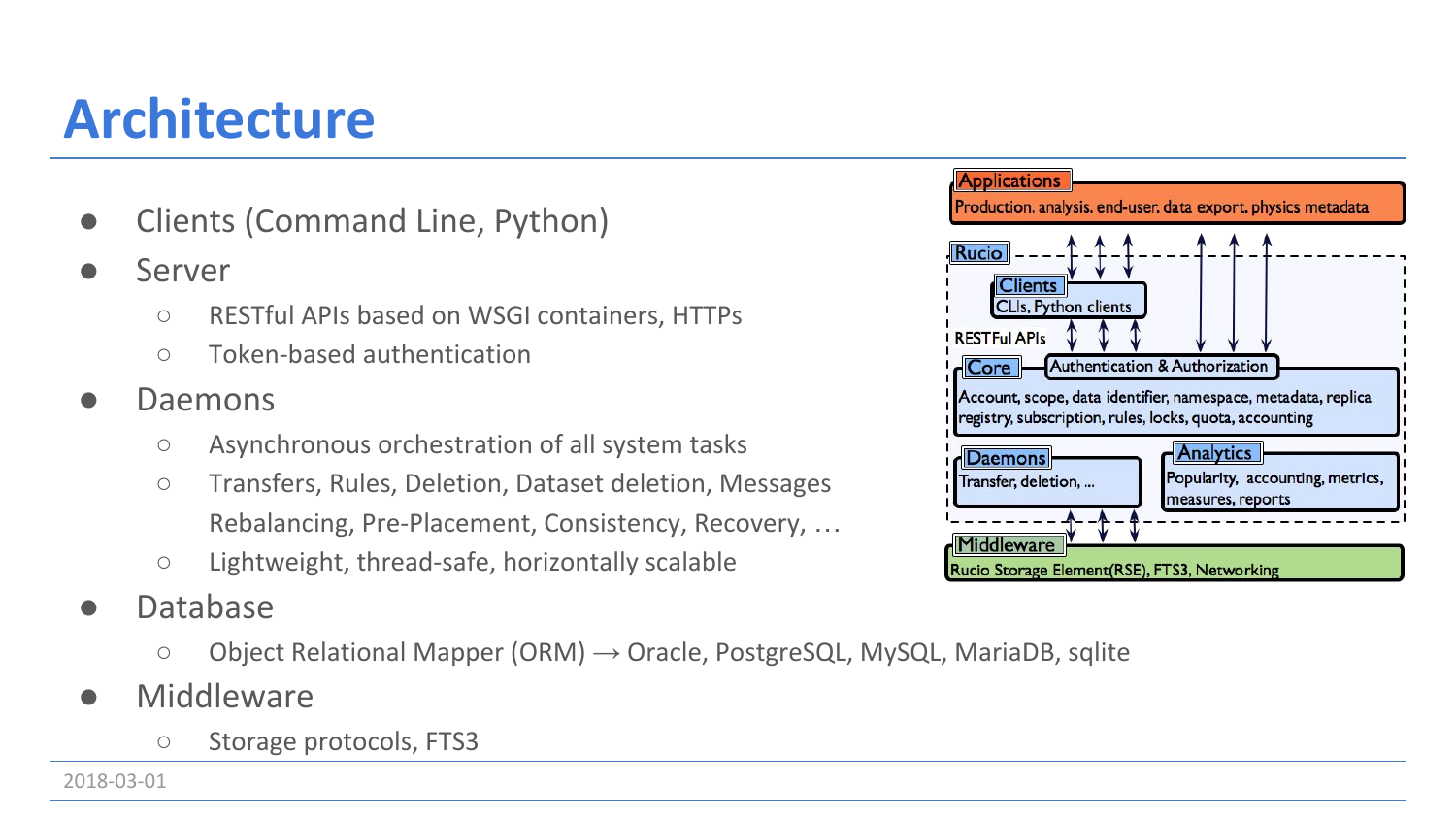# **How to deploy Rucio**

- **●** Installation via PyPi
- **●** Puppet
	- **○** Templates for servers / daemons
- **●** Docker
	- **○** Containers for server / daemons
- **●** Kubernetes
	- **○** In preparation



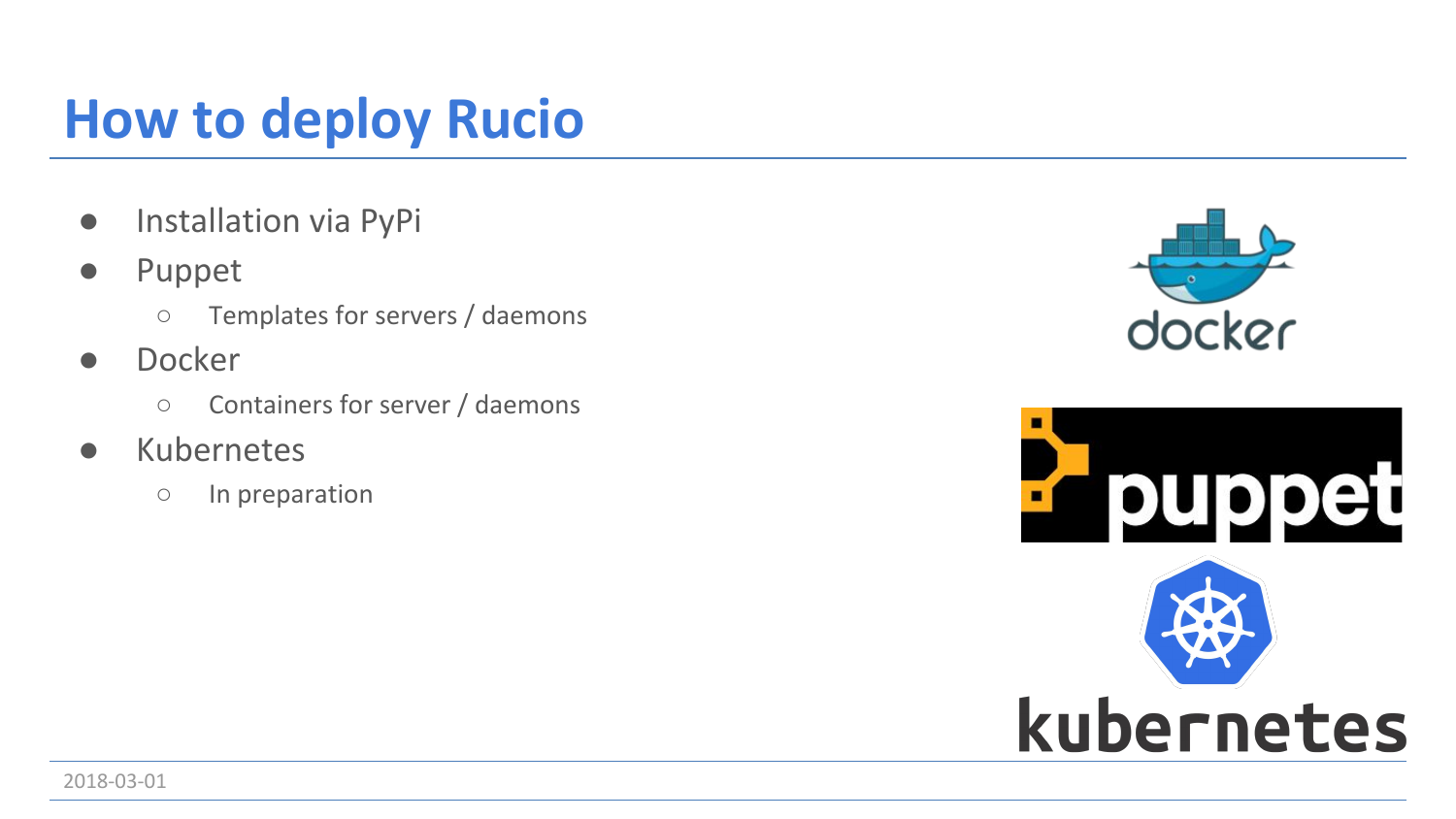#### **ATLAS deployment**

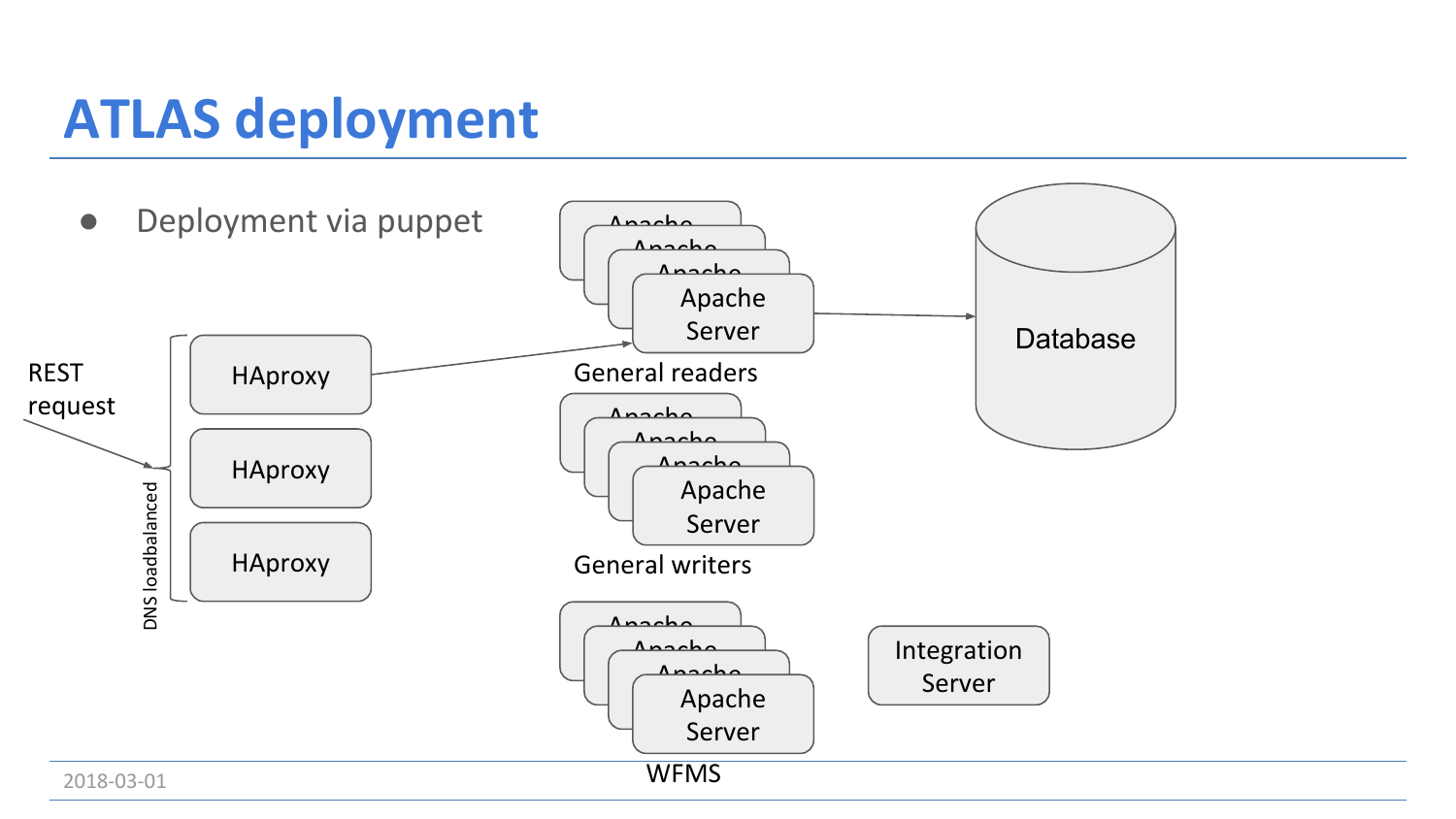#### **Server**

- **●** Two types of servers
	- **○** Auth: Provide an authentication token to users based on their credentials (certificate, kerberos, …)
	- **○** Server: Answer REST calls (authentication token required)
- **●** Apache server runs multiple WSGI container which integrate the Rucio server code
- **●** Each RESTFul request goes through different layers in the server
	- **○** The auth token of the REST request is checked first
	- **○** On success the request is handled in the rest layer of Rucio
		- Decoding of parameters, jsons, etc. preparation and execution of the actual API call
	- **○** The api layer does all the permission checks with the loaded permission module
		- Minor input data transformations might be done
	- **○** The core layer holds the actual business logic of Rucio, it processes the input data from the api layer; No permission checks are done in this layer; The daemons also use the core methods directly!
- **REST request always follows the path:**  $rest \rightarrow$  api  $\rightarrow$  core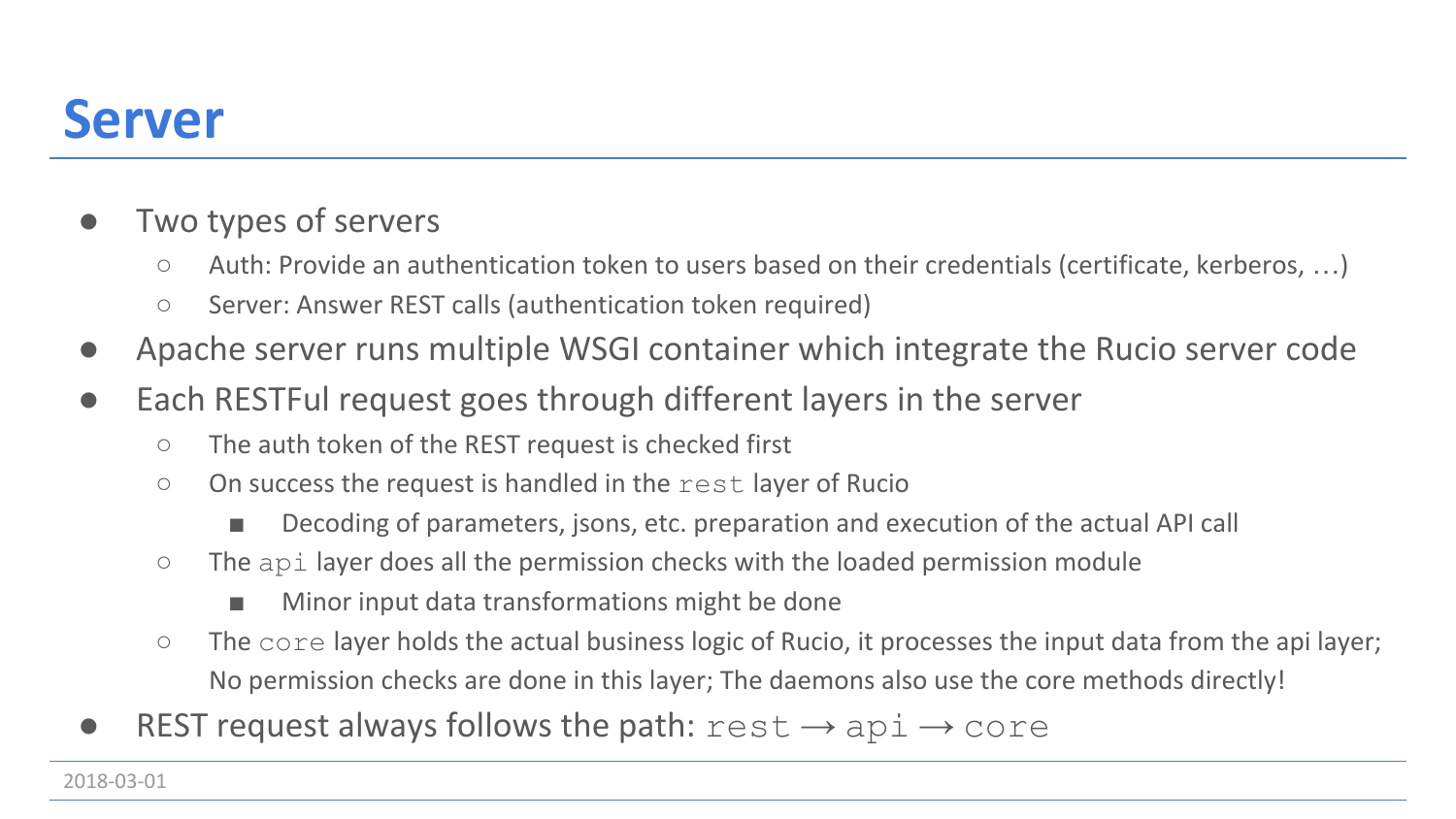# **Daemons 1/2**

- **●** Rucio consists of a (long) list of (partly optional) daemons
- **●** All daemons fetch some kind of requests from the database, process them and perform state changes on the database
	- They do this mostly with the same set of core functions like the servers
	- auditor
		- Consistency checks
	- bb8
		- Automatic data rebalancing
	- c3po
		- Pre-placement of popular data
	- cache
		- Retrieves cache information to synchronize catalog
- conveyor
	- Processes rucio internal transfer requests and invokes transfers
	- submitter
		- Submits transfers to FTS3
	- poller / receiver
		- Consumes FTS3 messages
	- finisher
		- Updates replicas and rules
	- throttler
		- Throttles and releases transfers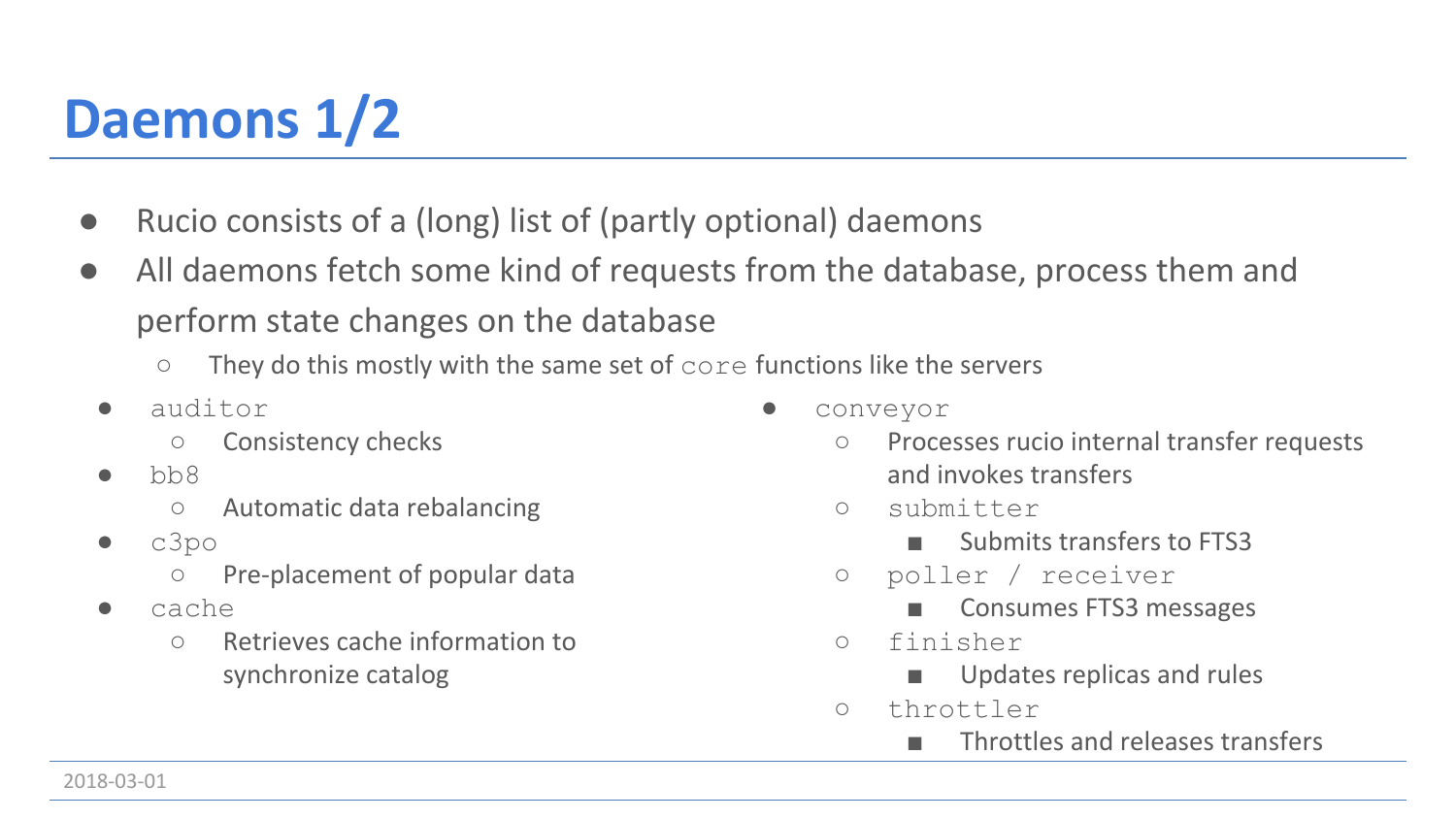# **Daemons 2/2**

- hermes
	- Messaging daemon (STOMP & eMail)
- kronos
	- Processes traces and updates dids
- judge
	- cleaner
		- Removes expired rules
	- evaluator
		- Evaluates rules of changed dids
	- repairer
		- Repairs stuck rules
	- injector
		- Asynchronously injects rules
- necromancer
	- Recover lost replicas
- reaper
	- Deletes eligible replicas
- transmogrifier
	- Evaluates new dids and creates rules based on subscriptions
- undertaker
	- Deletes expired dids